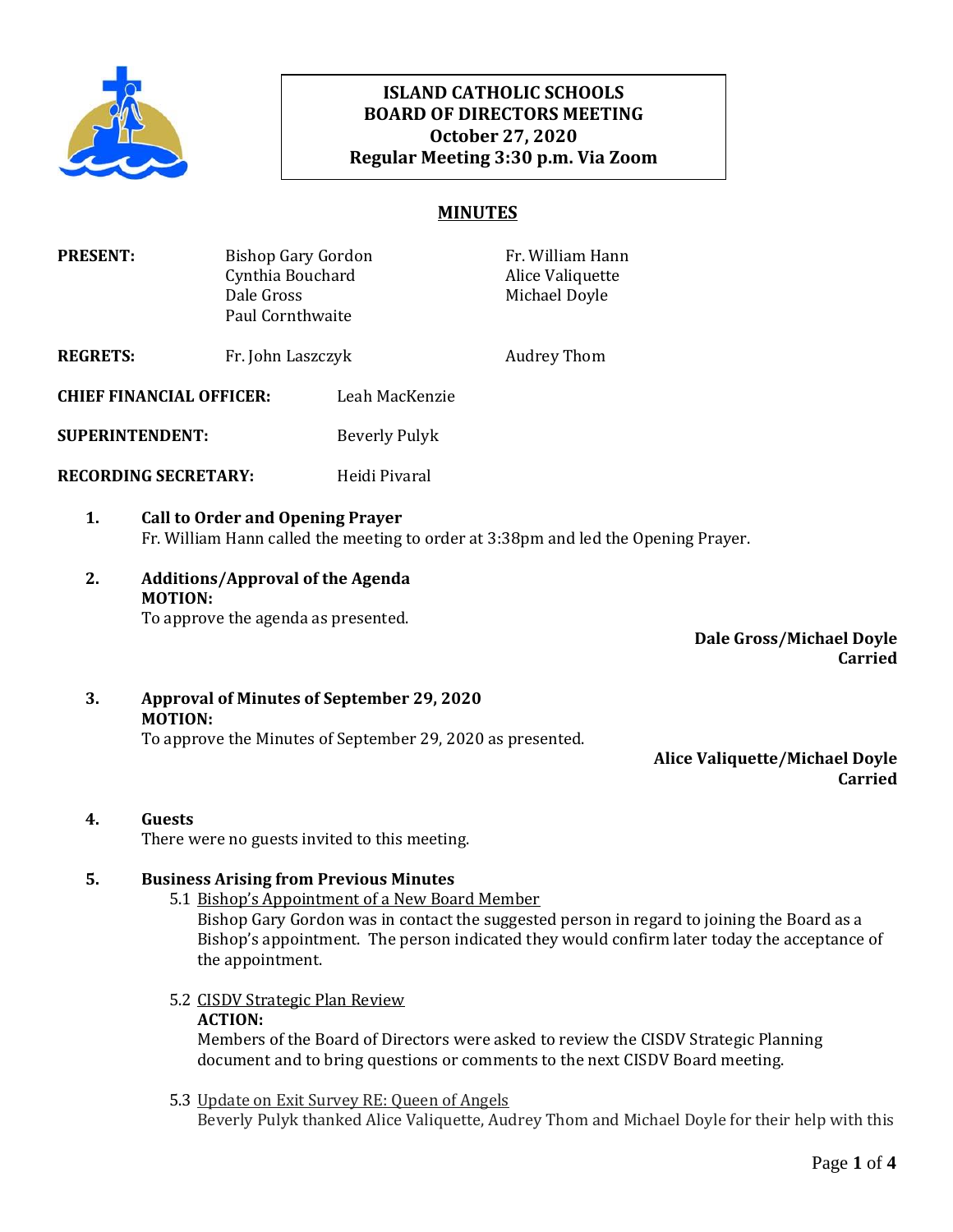project. Beverly Pulyk shared the draft email that will be sent tomorrow to the families who withdrew their children from the school and also a list of the questions that families will be asked over the phone. The email will be sent before the Board members start making the phone calls. Discussion followed.

### 5.4 Appraisal and offer to purchase St. Joseph School (Chemainus)

Leah MacKenzie highlighted items in the Appraisal Report. There is a proposal to sub-divide the land in order to keep the area for the church, parking lot and rectory. The appraisal is on the area designated to the school only. There is a potential buyer for the property; an intentional society which is a non-profit organization that will provide a place to live and work for people recovering from drug addiction. With the sale of the property, the school debt could be addressed. Discussion followed: parish open to the idea, presentation to the parish as a whole, diocese has been covering the costs of the debt at this time. A meeting via zoom with the intentional society and another meeting with the parish will take place in the next two to three weeks.

## **MOTION:**

The Board of Directors supports moving forward with the sale of the St. Joseph's School property and will accept a reasonable offer for the sale of the property and land.

> **Michael Doyle/Dale Gross Carried**

5.5 High School, Preforming Arts Wing - Tender Results and Next Steps

Leah MacKenzie reviewed the information submitted to the members of the Board of Directors. Discussion followed. Tender results came in higher than expected.

#### **MOTION:**

To approve proceeding with the St. Andrew's Regional High School construction of the Performing Arts Wing at a value of \$4 million.

#### **Alice Valiquette/Michael Doyle Carried**

# 5.6 Policies 425-Long Term Disability & 427-WorkSafe BC: Remuneration, Sick Days Credit and Benefits

## **ACTION:**

Members of the Board of Directors are to review the policies for next meeting.

#### **6. Correspondence**

No correspondence was received.

#### **7. New Business**

7.1 Policy 321 Student Records Requirement and Best Practices – Draft Update

The draft amendments to the policy were reviewed. Bev Pulyk explained the necessity to update the policy.

#### **MOTION:**

To approve Policy 321 Student Records Requirement and Best Practices as presented.

**Paul Cornthwaite/Dale Gross Carried**

#### 7.2 COVID and Sick Leave Benefits

Bev Pulyk shared information about the conversation she had with the Catholic School Teachers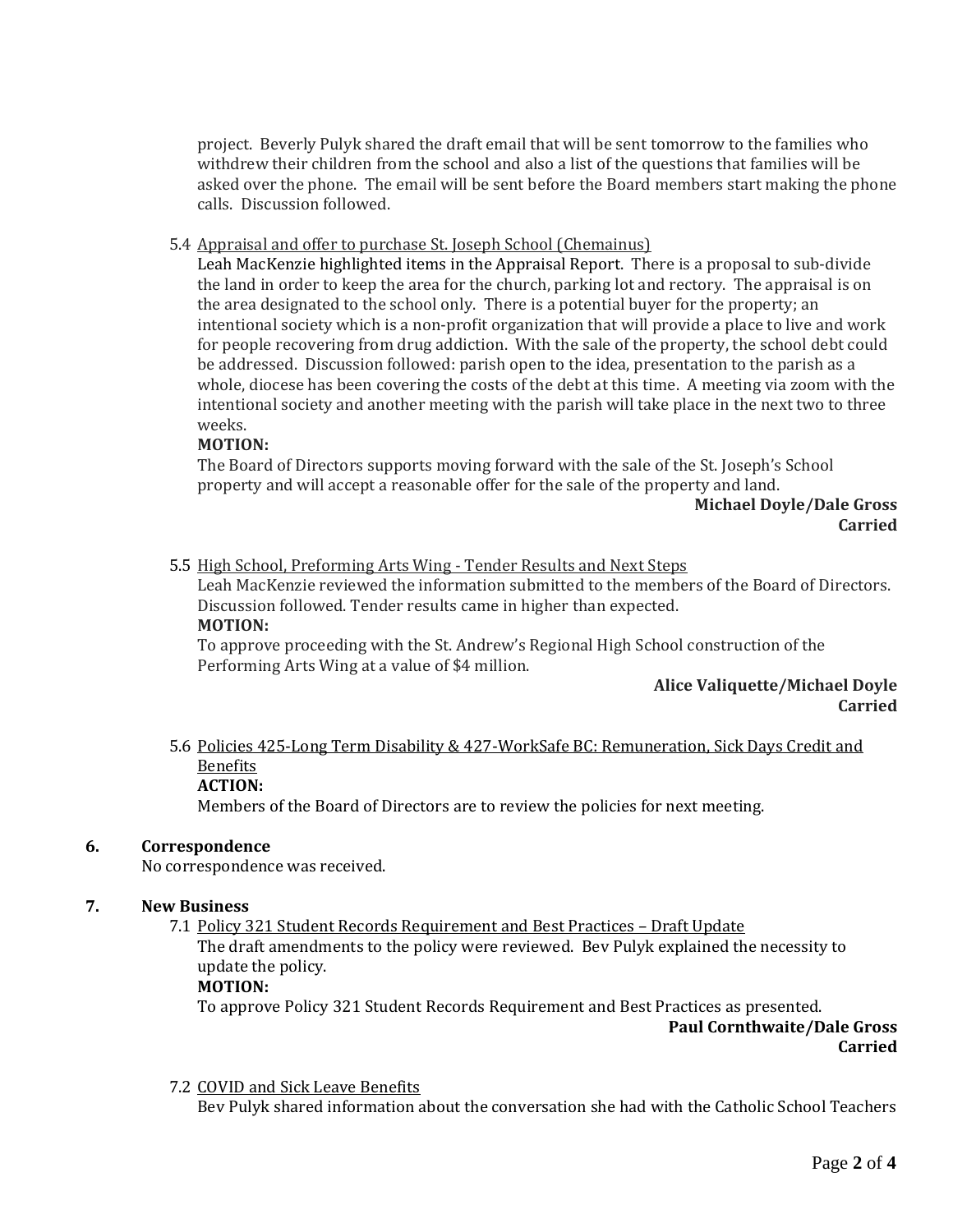Association (CSTA) with regard to sick leave during COVID. Discussion on the topic followed. It was agreed:

- A temporary solution for teachers without banked sick time where, if needed, is that they can access their full 15 days/year of sick time up front instead of earning it at 1.5 days per month. This is intended to support teachers who have to stay home more than normal due to COVID regulations when they might normally come to work with a minor health concern. If that teacher were to leave before the end of the year, then the number of sick days would be pro-rated to 1.5 days/month and if they used more than what would normally be available, they would be expected to repay what they were over at that time.
- To allow flexibility for employees who are parents so that they can use their sick time to look after a sick child without being concerned about the max of 5 family days out of the 15 sick days (i.e. the 15 days can be used for personal or family this year). This is intended to help support parents who have a child that may stay home more than normal due to COVID regulations.
- If a teacher runs into a situation related to COVID, which cannot be addressed by the above, then the employer will consider and address it on a case-by-case situation.
- The above are not intended to change the Collective Agreement or how teachers think of sick leave; it is intended to provide some flexibility while we live with COVID.

## 7.3 CISDV AGM - Clarification on Requirements of Nominee

Discussion took place on requirements of nominees for the Board (ability to be on the Board when a family member is an employee). The language on this item should be clearer. Wording will require further discussion a future meeting.

## **8. Reports**

#### 8.1 Superintendent's Report

Beverly Pulyk highlighted items on her report.

### 8.2 Finances

- a) 2019-20 Year-end Financials Leah MacKenzie highlighted items on the financial report from KPMG.
- b) 2020-21Budgets to Approve Leah presented the draft budgets. **ACTION:** Beverly Pulyk to look into the difference in security costs for St. Patrick's School compared to the other schools. **MOTION:** To approve the budgets as presented.

## **Michael Doyle/Alice Valiquette Carried**

8.3 Catholic Schools' Plan

Report presented as part of item 5.5.

8.4 Vicar of Education

Fr. William Hann attended the Annual General Meeting at St. Patrick's School. He highlighted the work that the Local School Council does.